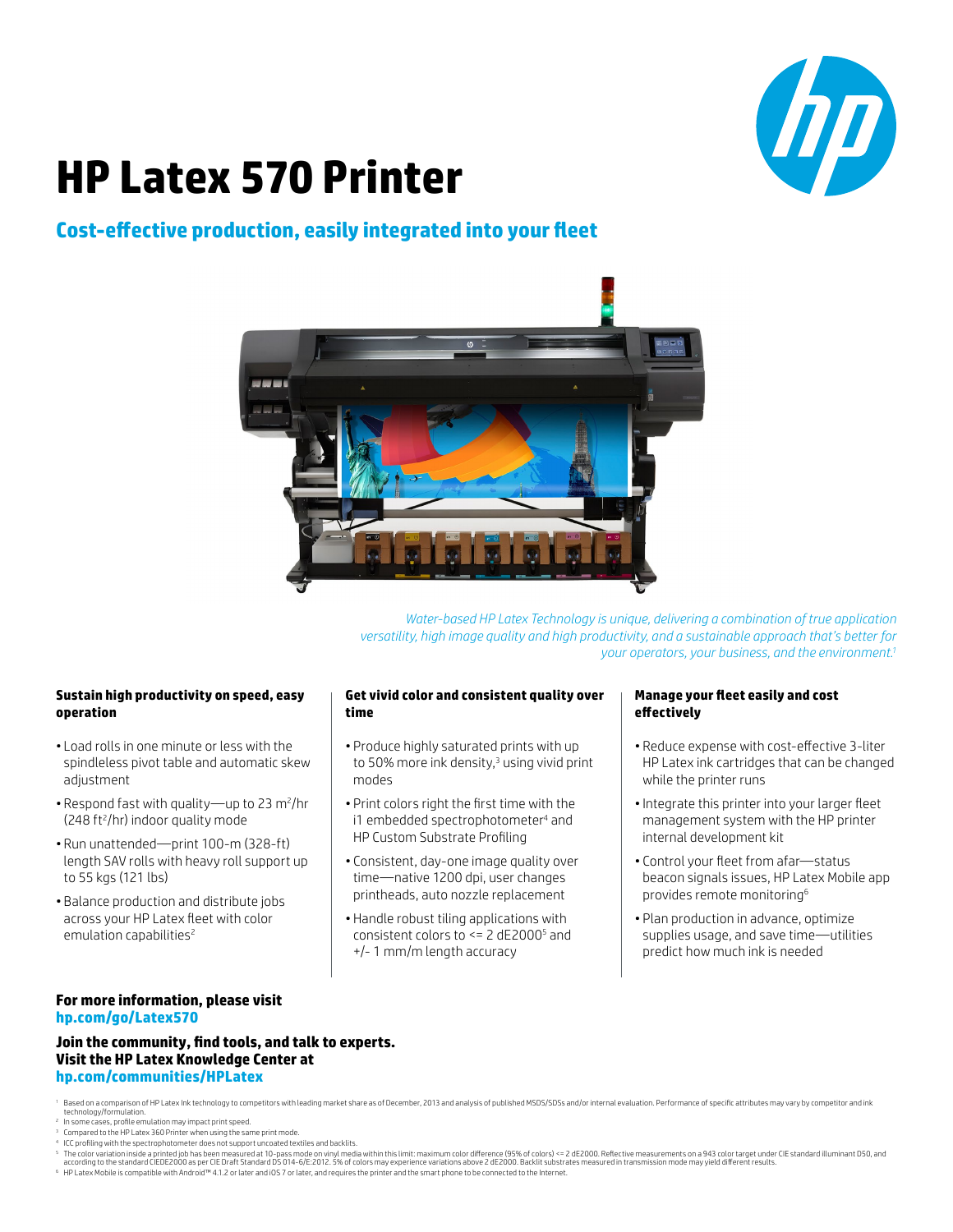# **HP Latex 570 Printer (1.63 m / 64 in)**

### **End-to-end sustainability—a better approach**

HP Latex Technology delivers all the certifications that matter to your operators, your business, and the environment.7



UL ECOLOGO8

Using water-based inks eliminates exposure to inks with hazard warning labels and high solvent concentrations, and simplifies ventilation, storage, and transportation requirements.

HP Latex Inks enable more differentiation—odorless prints go where solvent can't.



UL GREENGUARD GOLD<sup>10</sup>

HP is designing end-to-end sustainability into large-format printing. The HP Latex 570 Printer is EPEAT Bronze registered—a designation for reduced environmental impact.11



# • Achieve high image quality at

**HP Latex Optimizer**

- high productivity • Interacts with HP Latex Inks to rapidly
- immobilize pigments on the surface of the print

### **HP Latex Inks**

- Scratch resistance comparable to hard-solvent inks on SAV and PVC banner—you can consider unlaminated use for short-term signage<sup>12</sup>
- Outdoor durability up to 5 years laminated, 3 years unlaminated<sup>13</sup>

# **HP Latex printheads**

- See fine details and smooth transitions with HP 831 Latex Printheads providing 1200 dpi native resolution
- Keep day-one image quality by replacing the printheads yourself in a few minutes, without a service call





# **High-efficiency curing**

and lights

• Prints are completely cured and dry inside the printer, and ready for immediate finishing and delivery





- Passed on a comparison of HP Latex Ink technology to competitors with leading market share as of December,<br>2013 and analysis of published MSDS/SDSs and/or internal evaluation. Performance of specific attributes may<br>vary by
- 8 <sup>8</sup> Applicable to HP Latex Inks. UL ECOLOGO® Certification to UL 2801 demonstrates that an ink meets a range of<br>multi-attribute, lifecycle based criteria related to human health and environmental considerations (see ul.c HP 831 Latex Ink Cartridges, certification number 14142007, certified by the Eco Mark Office of Japan Environment
- Association.
- <sup>10</sup> Applicable to HP Latex Inks. UL GREENGUARD GOLD Certification to UL 2818 demonstrates that products are certified to<br>UL's GREENGUARD standards for low chemical emissions into indoor air during product usage. For more visit <u>ul.com/gg</u> or [greenguard.org.](http://greenguard.org)
- <sup>11</sup> EPEAT registered where applicable/supported. See [epeat.net](http://epeat.net) for registration status by country.
- <sup>12</sup> Scratch-resistance comparison based on testing third-generation HP Latex Inks and representative hard-solvent inks. Estimates by<br>HP Image Permanence Lab on a range of media.
- <sup>13</sup> HP image permanence estimates by HP Image Permanence Lab. Outdoor display permanence tested according to SAE J2527 on a range of media, including HP media; in a vertical display orientation in simulated nominal outdoor display conditions for select high and low<br>climates, including exposure to direct sunlight and water; performance may vary as env Results may vary based on specific media performance.
- 14 For best results use media options intended for double-sided printing.
- <sup>15</sup> ICC profiling with the spectrophotometer does not support uncoated textiles and backlits.
- <sup>16</sup> The color variation inside a printed job has been measured at 10-pass mode on vinyl media within this limit: maximum color difference (95% of colors)<br><= 2 dE2000. Reflective measurements on a 943 color target under CI Standard DS 014-6/E:2012. 5% of colors may experience variations above 2 dE2000. Backlit substrates measured in transmission mode may yield different results.

### **HP Optical Media Advance Sensor (OMAS)**

- Precise and accurate motion control of media advance between print swaths
- Controls registration automatically including double-sided prints with automated registration across sides<sup>14</sup>
- **Easy maintenance and operation** • Accessible print zone with large window
- Enjoy low-maintenance printing with automatic drop detection and nozzle replacement

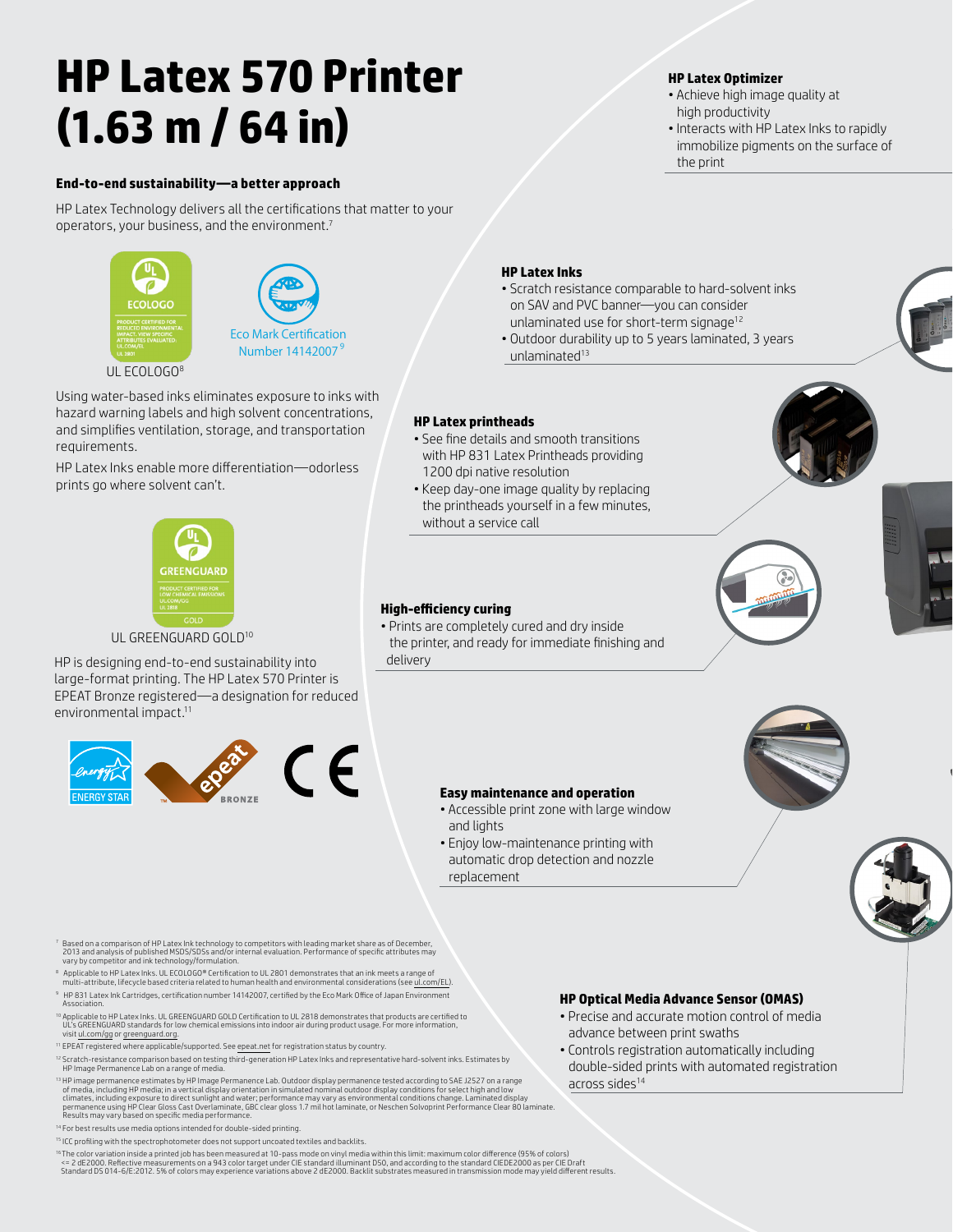